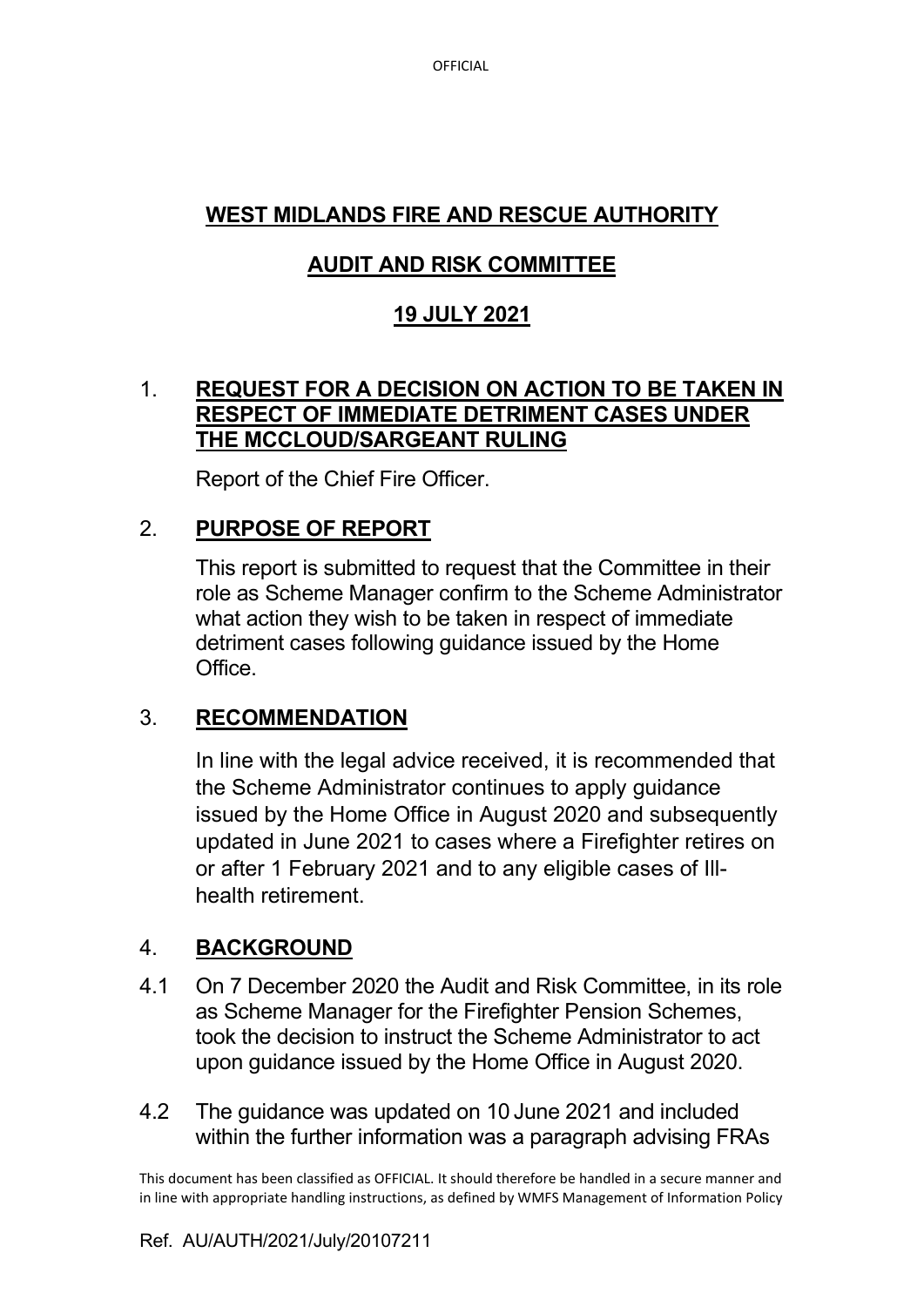not to use the August 2020 guidance in cases where a member would have been eligible for a "contribution holiday" under the rules of the 1992 Scheme.

- 4.3 By implementing the updated guidance, the administrator will be providing different options to employees in different positions. This matter raised some concerns and the Authorities Monitoring Officer was asked to provide a legal opinion on three specific questions.
- 4.4 The questions raised, and subsequent responses (in italics), are shown below:

 Q1. If we follow the Home Office guidance, as updated, and do not process cases for members with a contribution holiday entitlement, are we directly discriminating against those Members who by default must have joined the Scheme at the early age?

*This example is not an instance of fresh discrimination – the above is an example of ongoing discrimination which the Government seeks to cure. Paragraph 5.21 of the guidance makes it clear the tax and interest implications for Scheme Members who have had a contribution holiday is unknown currently. The guidance is not suggesting that by not processing these Members as immediate detriment cases, nothing will be done to cure the historical discrimination – 5.21 simply says, in effect, 'wait' until the tax and interest implication for Scheme Members is known. Following on from this we, as a FRA, do not know the tax or interest implications either. Once the tax and interest implications are known, these Members' detriment cases can be resolved.* 

 Q2. If we choose to ignore the latest update and continue to process cases under the August 2020 guidance, on what legal basis would be doing this?

*I do not advise the June Home Office guidance is ignored. Even though the guidance is described as non-statutory and informal, that does not mean we, as an FRA, are not obliged to follow it. In law, non-statutory guidance is to be followed*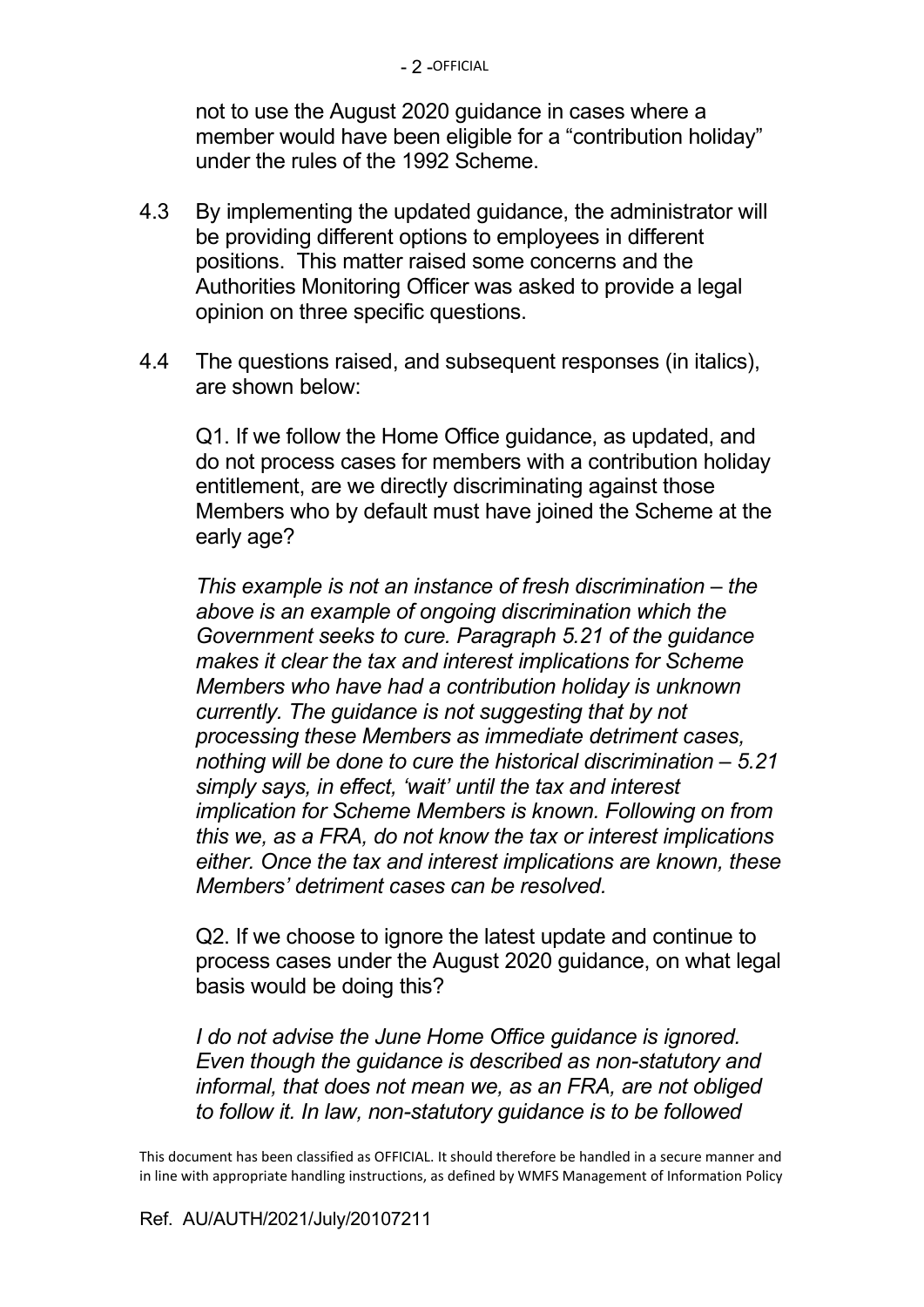*unless there is a good reason not to do so. For context, any decision not to follow the June Home Office guidance is capable of Judicial Review and this applies to any nonstatutory guidance issued in England & Wales.* 

 *Please bear in mind the Government is also the Taxing Authority and it would be prudent to follow its guidance on the issues of tax and interest for 1992 Scheme Members.*

 Q3. Do we have the power to take an alternative course of action which may allow us to process all cases whilst still acknowledging the Home Office guidance?

*The Pension Administrator has the power to vary the terms of any scheme in accordance with s.61 and s.62 of the Equality Act 2010. This power enables processing of cases, but not (as paragraph 5.21 implies) cases that involve a contribution holiday where the tax and interest implications are currently unknown. Put another way, the guidance is not saying that all cases cannot be processed, just that in the case of Members who have had contributions holiday, FRA's should wait.*

4.5 The WMFRA Pensions Board convened an extraordinary meeting on the 1<sup>st</sup> July 2021, to review the issues and advice set out in this report. The consideration of the Board is set out in Appendix 1.

### **5. DECISION REQUIRED**

5.1 The Committee are asked to approve the recommendation of the Scheme Administrator.

### 6. **EQUALITY IMPACT ASSESSMENT**

 In preparing this report an initial Equality Impact Assessment is not required and has not been carried out.

# 7. **LEGAL IMPLICATIONS**

The decision of the Scheme Manager in this case may be